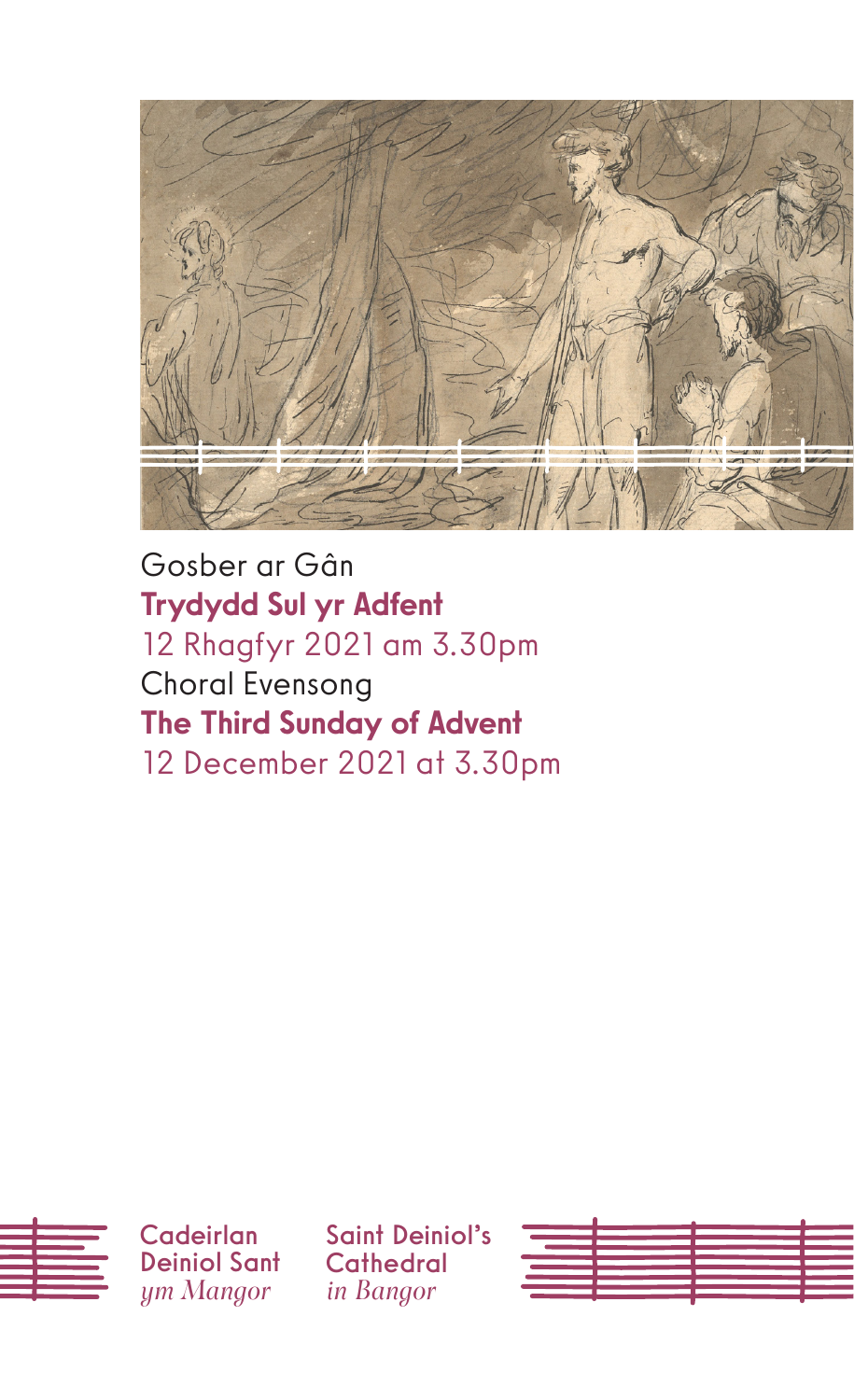*Tymor yr Adfent yng Nghadeirlan Deiniol Sant ym Mangor* 

*Advent at Saint Deiniol's Cathedral in Bangor*



# "Duw gyda ni" (Mathew 1:23)

Yn ystod yr Adfent, pan fydd y dyddiau'n fyr, rydyn ni'n paratoi'r ffordd, yn disgwylgar, ar gyfer Iesu Grist, a ddaeth yn ein plith yn ein cnawd dynol ym Methlehem, a fydd yn dod atom ni eto yn menllanw pob peth, ac y daw ei Ysbryd cariadus i gofleidio pob un ohonom heddiw.

# "God with us" (Matthew 1:23)

During Advent, when the days are short, we prepare the way, expectantly, for Jesus Christ, who came among us in our human flesh in Bethlehem, who will come to us again at the culmination of all things, and whose Spirit of love comes to each of us this day.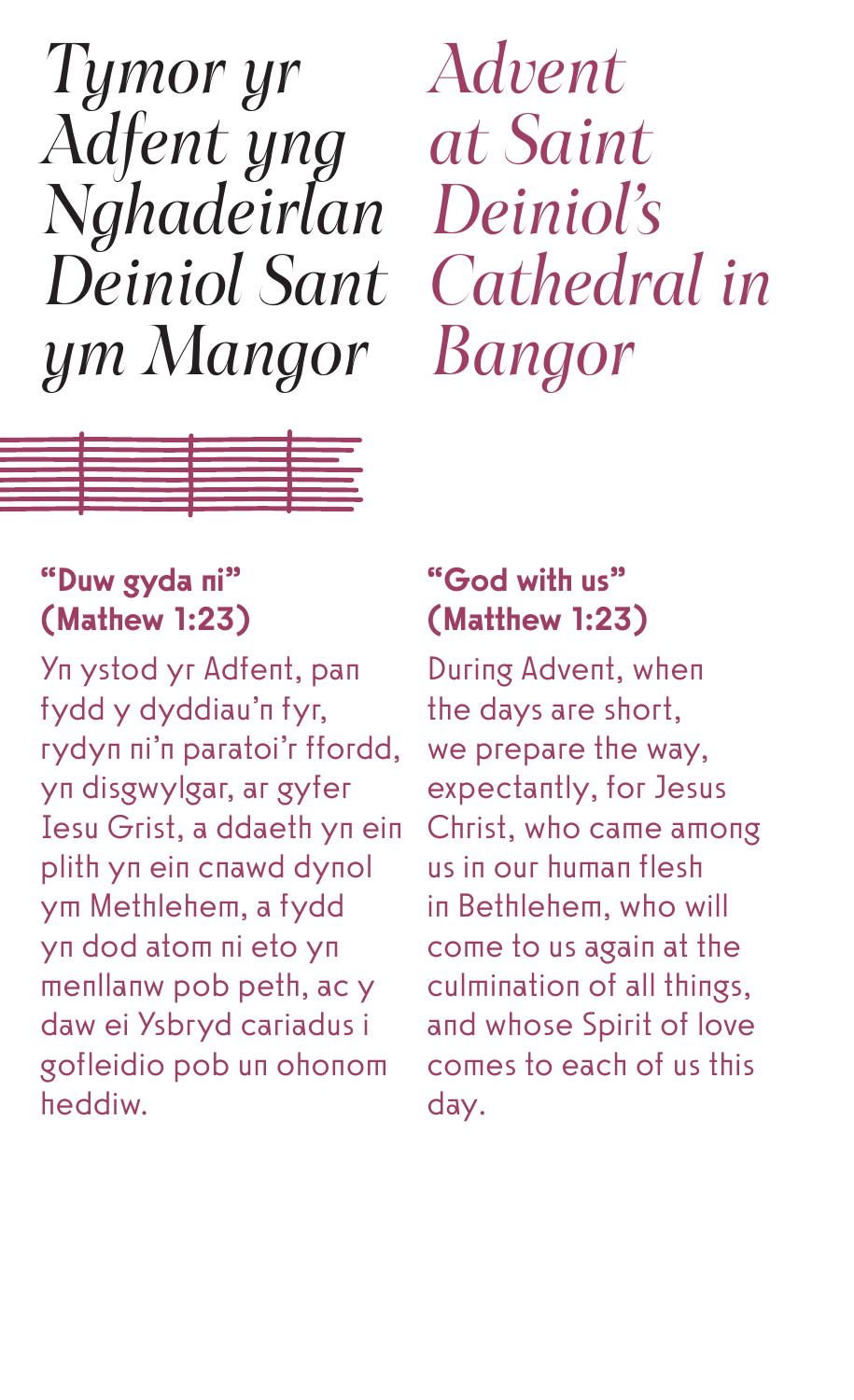# *Yn y Gosber*

Mae i oedfa'r Gosber ar Gân wreiddiau dwfn. Mae'n waddol o fuchedd gweddi y mynachlogydd Benedictaidd, lle roedd treigl oriau'r dydd yn esgor ar weddi ar y cyd. Daw'r ffurf a ddefnyddiwn heddiw o Lyfr Gweddi Gyffredin yr unfed ganrif ar bymtheg, lle cyfunwyd dau o'r oedfaon mynachaidd hynafol i ffurfio oedfa i'w hoffrymu'n blwyfol ar drefyn dydd, ac mewn cadeirlannau ar gân.

Yn ein Gosber, byddwn yn gwrando ar lithoedd o'r Hen Destament a'r Newydd, ac yn canu'r ddwy gân hwyrol o'r Efengyl yn ôl Sant Luc – y *Magnificat* (cân am ein hyder yn addewid oesol Duw) a'r *Nunc dimittis* (cân am ein cyflawniad yng ngholeuni oesol Crist). Yn ystod y *Magnificat*, mae arogldarth yn ein neilltuo ni a'r fangre yn sanctaidd yng ngolwg Duw. Mae gweddi ar gân ac ar goedd, a sain yr anthem, yn ein dwyn, galon a meddwl, tuag at Dduw.

Yn ystod ein haddoliad, rydyn ni'n dweud ac yn canu gyda'n gilydd y testun **mewn teip trwm**. Darperir cyfieithiadau o ieithoedd tramor. Mae croeso ichi wneud arwydd o'r Groes pan fydd y geiriau wedi'u marcio ag  $\mathfrak K$ . Cynigir cyfarwyddiadau eraill (rhuddellau) mewn teip coch: os ydych chi'n ei chael hi'n fwy cyfforddus, eisteddwch yn hytrach na sefyll neu benlinio.

Fe'ch gwahoddir i fynd â'r llyfryn adref gyda chi, i fyfyrio yn eich amser eich hun ar y geiriau sanctaidd sydd ynddo. Mynnwch hefyd gopi o drefn Cymun Bendigaid ar Gân bore heddiw, sy'n cynnwys hysbys a manylion cyswllt.

# *At Evensong*

The service of Choral Evensong has deep roots. It is an inheritance from the prayer life of Benedictine monasteries, where the turning of the hours of the day was marked by communal prayer. The service we know today is from the sixteenthcentury Book of Common Prayer, in which two of the ancient monastic observances were combined to form a service to mark the end of the day – and "in quires and places where they sing," to do so chorally.

At Evensong, we listen to lessons from the Old and New Testaments, and sing the two evening songs from the Gospel According to Saint Luke – the *Magnificat* (a song about our confidence in God's enduring promise) and the *Nunc dimittis* (a song of about our fulfilment in Christ enduring light). During the *Magnificat*, incense marks us and this place as holy in God's sight. Sung and spoken prayer, and the music of an anthem, draw us heart and mind to God.

During our worship, we say and sing together the text **in bold type**. Translations into English are provided from Welsh and other languages. We may make a sign of the Cross at times when the words are marked with  $\mathfrak K$ . Other directions (rubrics) are offered in gren type; if you find it more comfortable to sit rather then stand or kneel, please do so.

You are invited to take the booklet away with you, to reflect in your own time on the holy words it contains. Please also take a copy of the order for this morning's Choral Holy Eucharist, which contains the weekly notices, as well as contact details.

3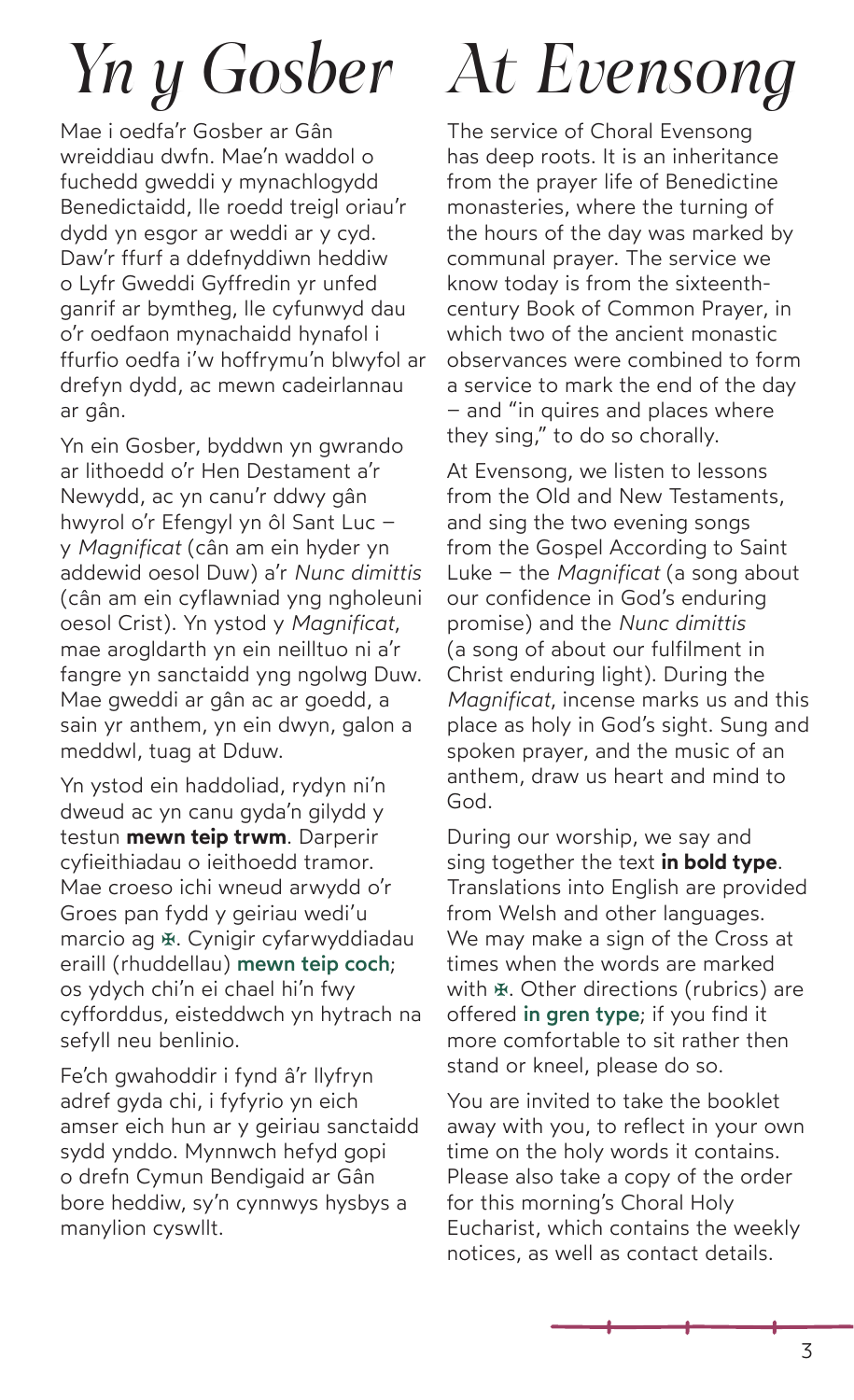# *Trefn Order*



Rhagarweiniad ar yr organ | Organ prelude Nun Komm, den Heiden Heiland, Anton Kniller (1649-1724)

Codwn ar ein traed ar ganiad y gloch | We stand as the bell is rung





# *Cynnull Gathering*

Deisyfiadau Preces

**℣** E O Iôr, rho i'n gwefus gân. **℟** Aed yn bêr hyd y nef ein mawl.

**℣** E O Dduw, cofleidia'n hadfyd. **℟** O Grist, dy ras yw'n golud.

**℣** Gogoniant fo i Dduw Dad, ac i Dduw'r Mab, ac i Dduw'r Ysbryd Glân, **℟** Fel yr oedd yn y dechreuad, mae'n awr, a'n fythol y bydd; yn oes oesoedd. Amen.

**℣** Molwch yr Iôr. **R** Addolwn ein Duw

#### Translation

**℣** E *O Lord, open thou our lips.* **℟** *And our mouth shall shew forth thy praise.* **℣** E *O God, make speed to save us.* **℟** *O Lord, make haste to help us.* **℣** *Glory be to the Father, and to the Son, and to the Holy Ghost.* **℟** *As it was in the beginning, is now, and ever shall be, world without end. Amen.* **℣** *Praise ye the Lord.* **℟** *The Lord's name be praised.*

Cerddoriaeth | Music John Reading (c.1685-1764)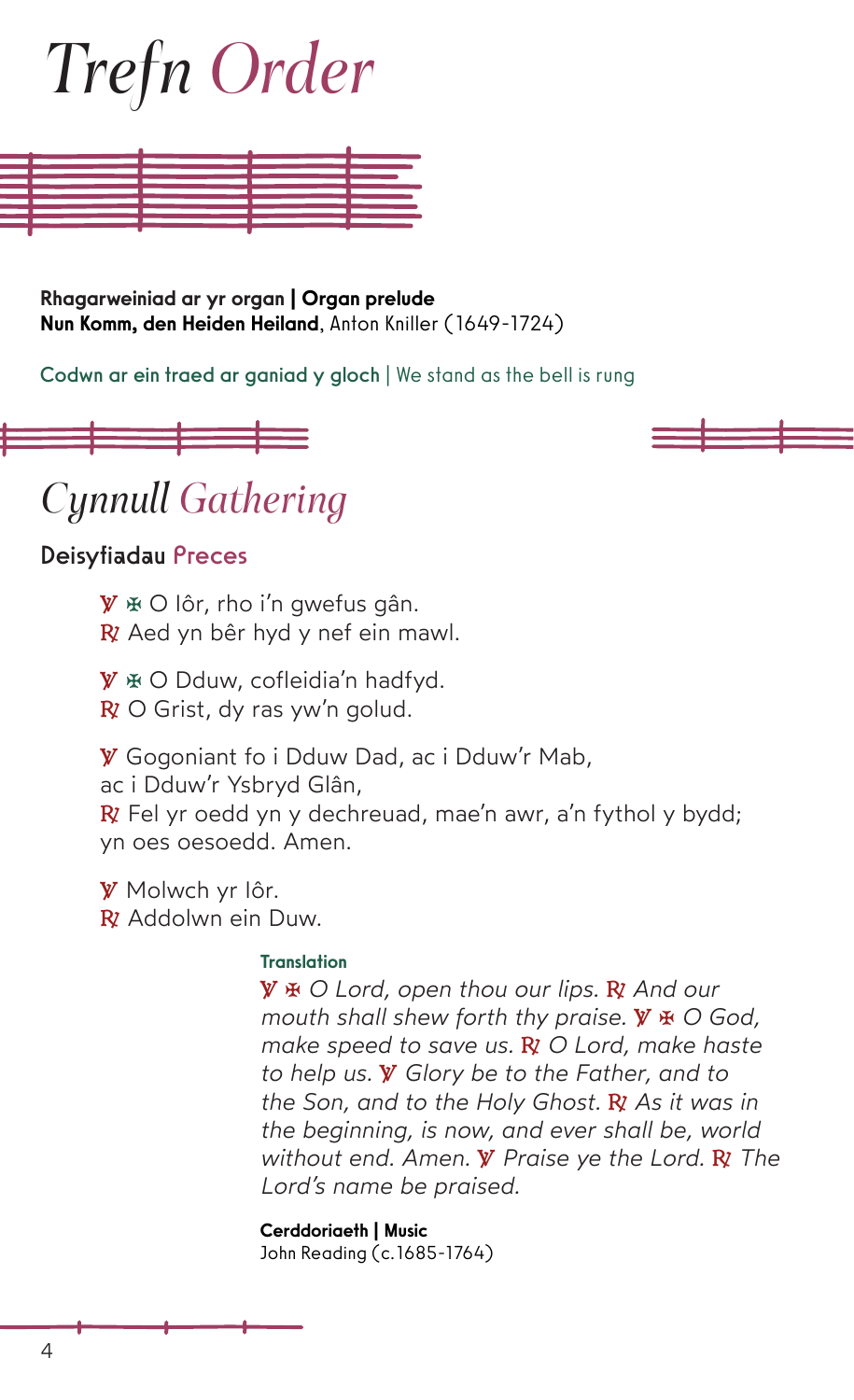# Brawddeg Sentence

"Wele fi'n anfon fy nghennad o'th flaen, i baratoi'r ffordd ar dy gyfer."

#### Translation

*"See, I am sending my messenger ahead of you, who will prepare your way before you."*

## Emyn Hymn



reator of the stars of night, **thy people's everlasting light, O Jesu, Saviour of us all, regard thy servants when they call.**

**Thou, grieving at the bitter cry of all creation doomed to die, didst come to save a ruined race with healing gifts of heavenly grace.**

**At thy great name, exalted now, all knees must bend, all hearts must bow; and things in heaven and earth shall own that thou art Lord and King alone.**

**To thee, O Holy One, we pray, our judge in that tremendous day, preserve us while we dwell below, from every onslaught of the foe.**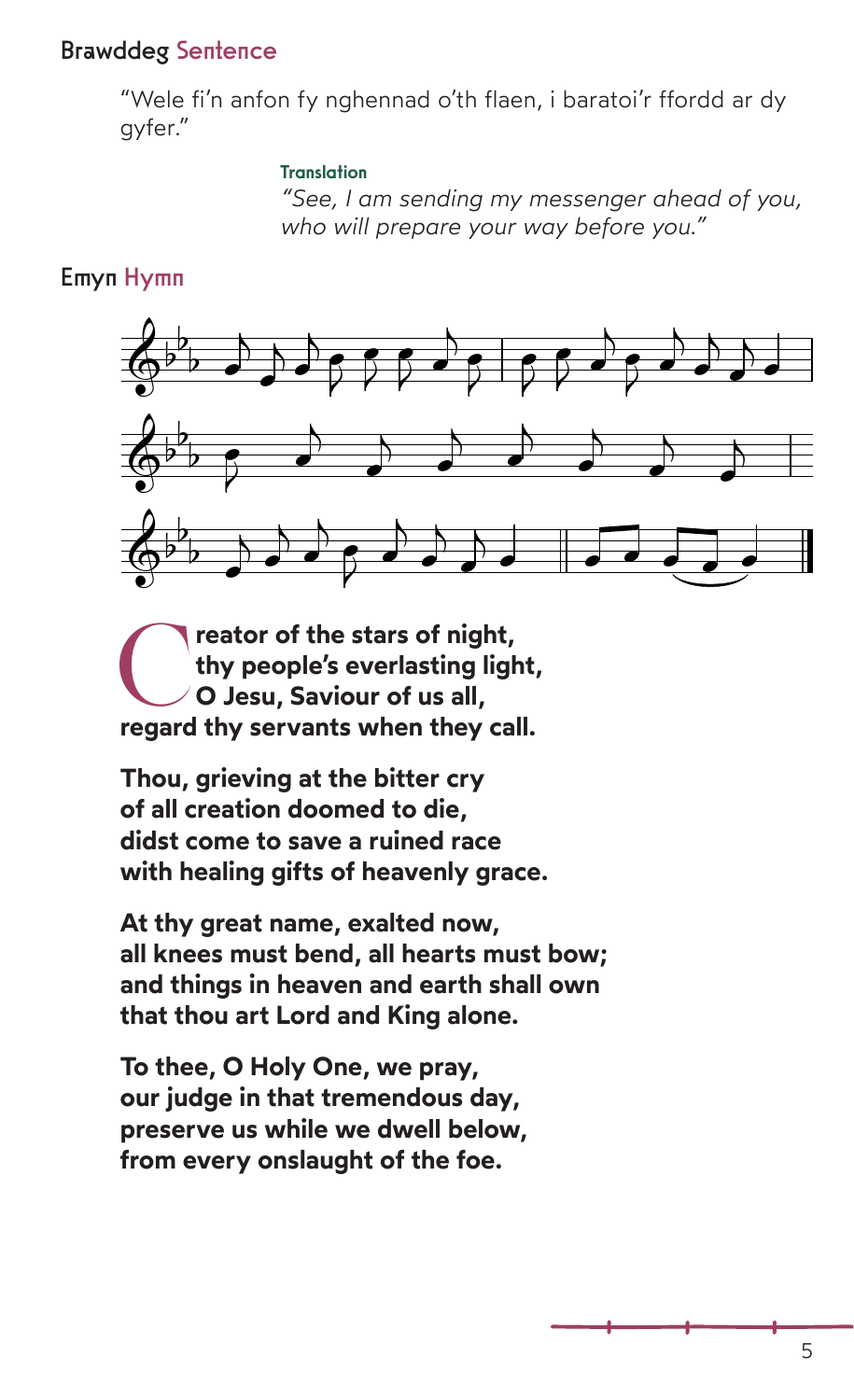**All praise, eternal Son, to thee, whose advent sets thy people free, whom with the Father we adore, and Spirit blest, for evermore. Amen.**

> Geiriau | Words Hen emyn Ladin | Ancient Latin hymn Cyfieithiad | Translation J. M. Neale \*1818-1866( Cerddoriaeth | Music | "Conditor Alme" Modd iv | Mode iv

Eisteddwn | We sit

# *Gair Word*

## Salmyddiaeth Psalmody

Blessèd is he that hath the God of Jacob for his help: and whose hope is in the Lord his God,

Who made heaven and earth, the sea and all that therein is: who keepeth his promise for ever,

Who helpeth them to right that suffer wrong, and feedeth the hungry: the Lord looseth men out of prison.

The Lord giveth sight to the blind: the Lord helpeth them that are bowed down, the Lord loveth the righteous.

The Lord careth for them that are strangers in the land, he sustaineth the fatherless and widow: as for the way of the ungodly, he turneth it upside down.

The Lord shall be King for evermore: even thy God O Zion throughout all generations. Praise ye the Lord.

#### Codwn ar ein traed | We stand

Glory be to the Father, and to the Son: and to the Holy Ghost; as it was in the beginning, is now and ever shall be; world without end. Amen.

> Salm | Psalm 146:5-10 Cerddoriaeth | Music Plaengan | Plainchant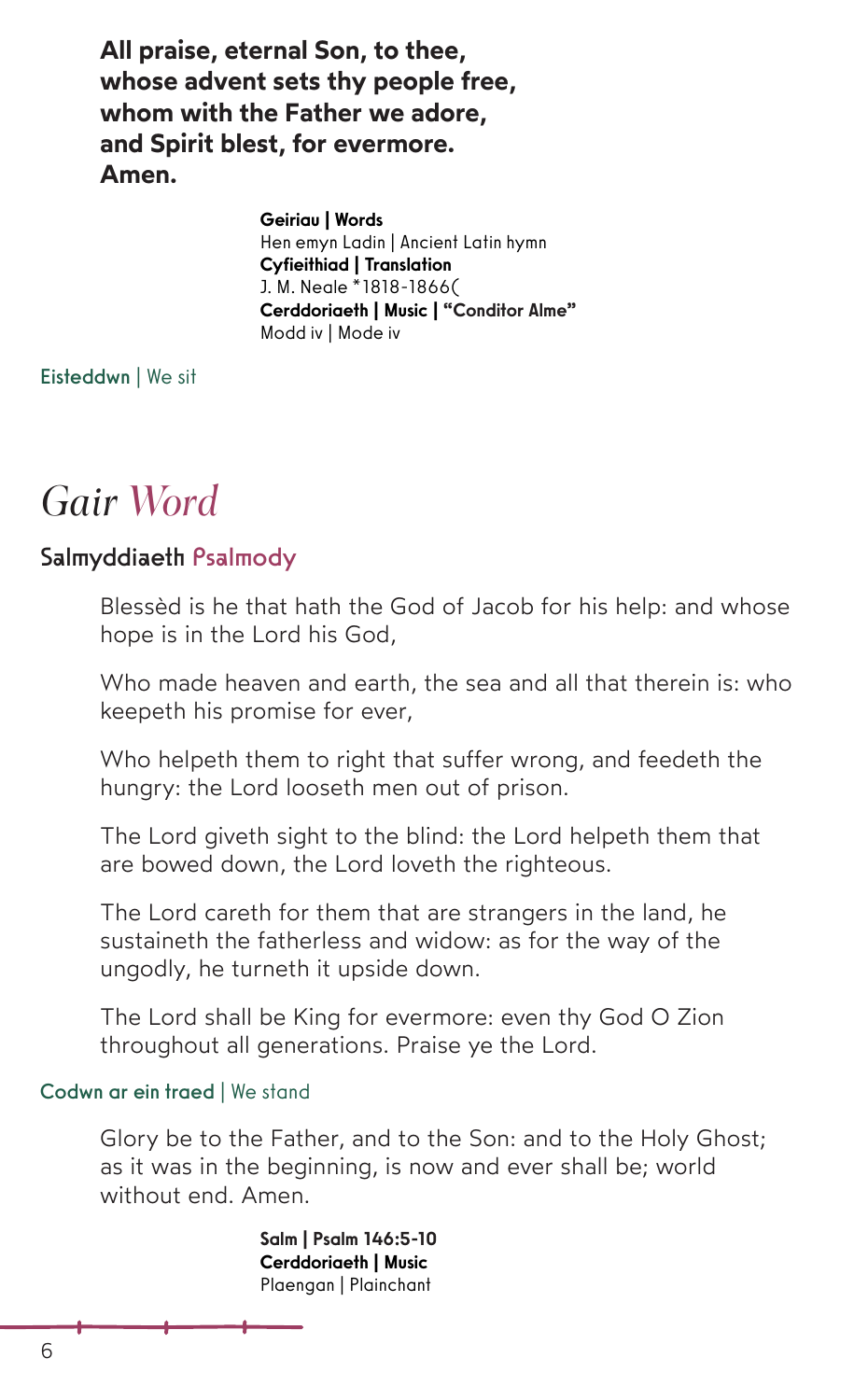#### Eisteddwn | We sit

## Llith Lesson

Here begins the fourthteenth verse of the third chapter of the book of Zephaniah.

Thus says the Holy One: Sing aloud, O daughter Zion: shout, O Israel! Rejoice and exult with all your heart, O daughter Jerusalem! The Lord has taken away the judgements against you, he has turned away your enemies. The king of Israel, the Lord, is in your midst; you shall fear disaster no more. On that day it shall be said to Jerusalem: Do not fear, O Zion; do not let your hands grow weak. The Lord, your God, is in your midst, a warrior who gives victory; he will rejoice over you with gladness, he will renew you in his love; he will exult over you with loud singing as on a day of festival. I will remove disaster from you, so that you will not bear reproach for it. I will deal with all your oppressors at that time. And I will save the lame and gather the outcast, and I will change their shame into praise and renown in all the earth. At that time I will bring you home, at the time when I gather you; for I will make you renowned and praised among all the peoples of the earth, when I restore your fortunes before your eyes, says the Lord.

Here ends the first lesson.

#### Seffaneia | Zephaniah 3:14-20

#### Codwn ar ein traed | We stand

#### Magnificat

My soul doth magnify the Lord. And my spirit hath<br>rejoiced in God my Saviour. For he hath regarded the<br>lowliness of his handmaiden; for behold, from hence<br>all generations shall call me blessed. For he that is mighty rejoiced in God my Saviour. For he hath regarded the lowliness of his handmaiden; for behold, from henceforth, all generations shall call me blessed. For he that is mighty hath magnified me: and holy is his Name. And his mercy is on them that fear him: throughout all generations. He hath shewed strength with his arm; he hath scattered the proud in the imagination of their hearts. He hath put down the mighty from their seat, and hath exalted the humble and meek. He hath filled the hungry with good things, and the rich he hath sent empty away. He remembering his mercy hath holpen his servant Israel, as he promised to our forefathers, Abraham and his seed for

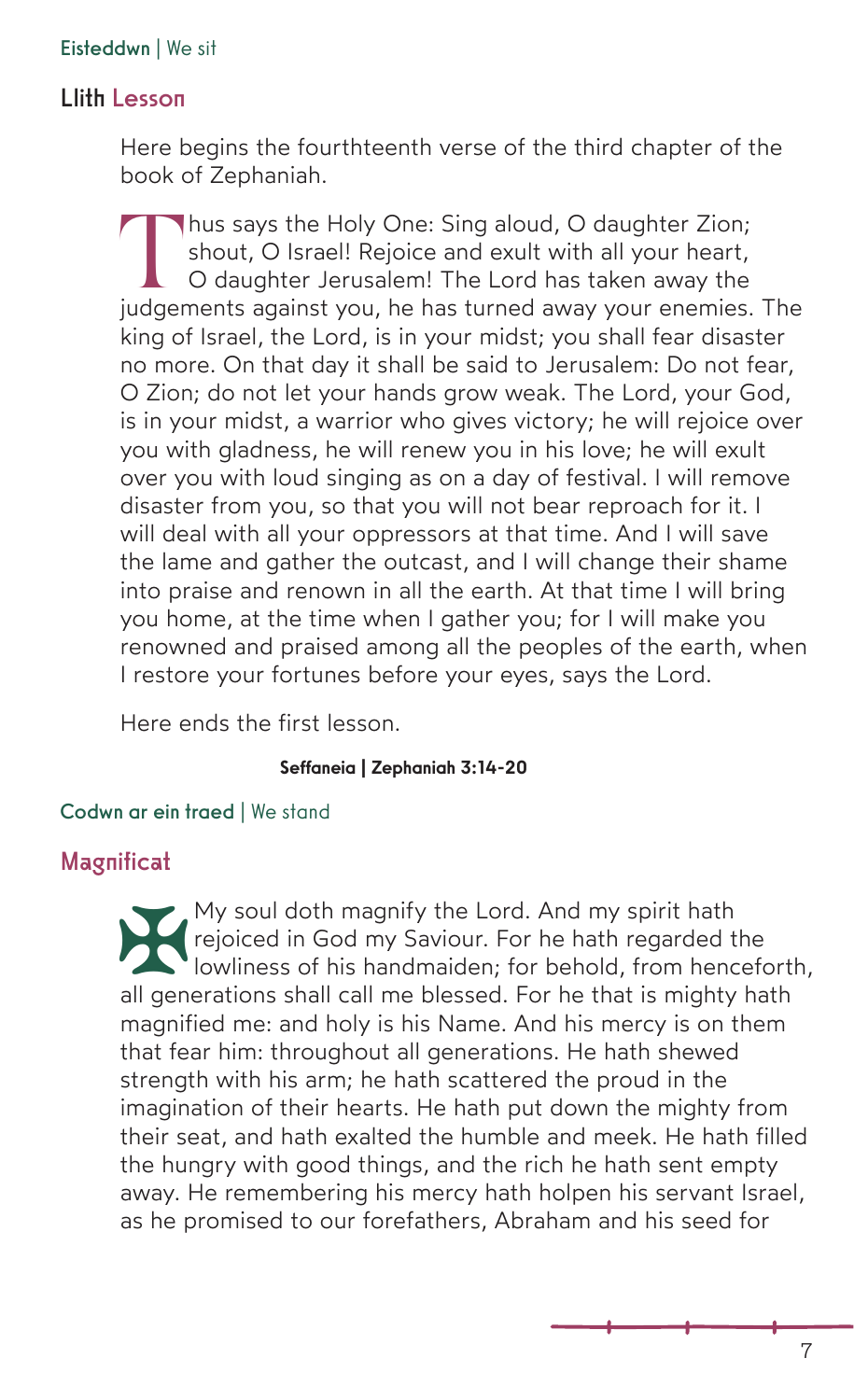ever. Glory be to the Father, and to the Son, and to the Holy Ghost, as it was in the beginning, is now, and ever shall be, world without end. Amen.

#### Cerddoriaeth | Music yn E leiaf | in E minor, Daniel Purcell (c.1664-1717)

#### Eisteddwn | We sit

#### Llith Lesson

Yma y mae yn dechrau pedwaredd adnod pedwaredd bennod Llythyr Sant Paul at y Philipiaid.

Garedigion: Llawenhewch yn yr Arglwydd bob amser; fe'i<br>dywedaf eto, llawenhewch. Bydded eich hynawsedd yn<br>hysbys i bob dyn. Y mae'r Arglwydd yn agos. Peidiwch â<br>phyderu am ddim, ond ym mbob peth gwneler eich deisyfiada dywedaf eto, llawenhewch. Bydded eich hynawsedd yn hysbys i bob dyn. Y mae'r Arglwydd yn agos. Peidiwch â phryderu am ddim, ond ym mhob peth gwneler eich deisyfiadau yn hysbys i Dduw trwy weddi ac ymbil, ynghyd â diolchgarwch. A bydd tangnefedd Duw, sydd goruwch pob deall, yn gwarchod dros eich calonnau a'ch meddyliau yng Nghrist Iesu. Bellach, gyfeillion, beth bynnag sydd yn wir, beth bynnag sydd yn anrhydeddus, beth bynnag sydd yn gyfiawn a phur, beth bynnag sydd yn hawddgar a chanmoladwy, pob rhinwedd a phopeth yn haeddu clod, myfyriwch ar y pethau hyn. Y pethau yr ydych wedi eu dysgu a'u derbyn, eu clywed a'u gweled, ynof fi, gwnewch y rhain; a bydd Duw'r tangnefedd gyda chwi.

Yma y terfyn yr ail lith.

#### **Translation**

*Dearly beloved: Rejoice in the Lord always; again I will say, Rejoice. Let your gentleness be known to everyone. The Lord is near. Do not worry about anything, but in everything by prayer and supplication with thanksgiving let your requests be made known to God. And the peace of God, which surpasses all understanding, will guard your hearts and your minds in Christ Jesus. Finally, beloved, whatever is true, whatever is honourable, whatever is just, whatever is pure, whatever is pleasing, whatever is commendable, if there is any excellence and if there is anything worthy of praise, think about these things. Keep on doing the things that you have learned and*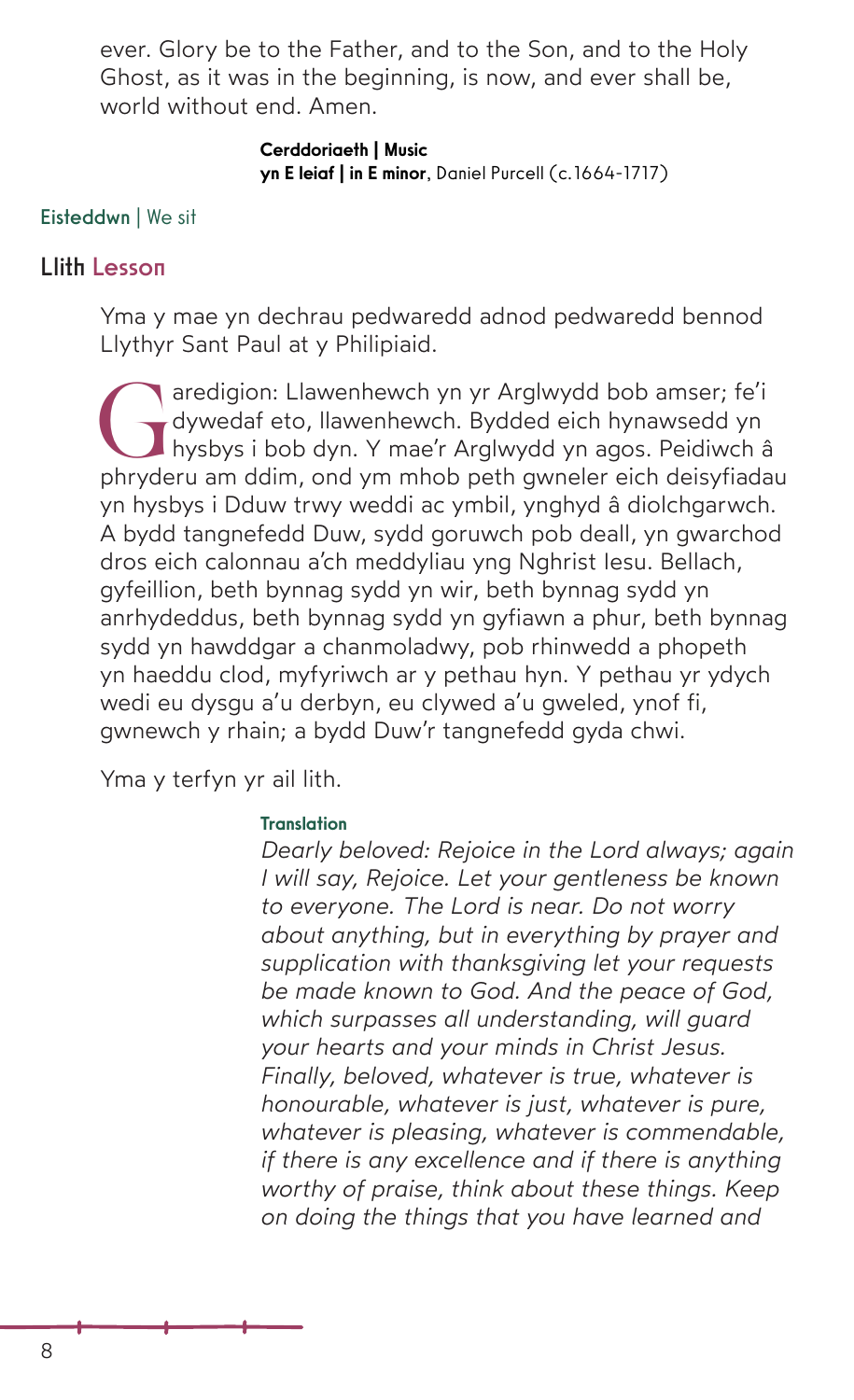*received and heard and seen in me, and the God of peace will be with you.*

#### Philipiaid | Philippians 4:4-9

#### Codwn ar ein traed | We stand

### Nunc dimittis

Lord, now lettest thou thy servant depart in peace<br>according to thy word. For mine eyes have seen thy<br>salvation, which thou hast prepared before the face<br>people; to be a light to lighten the Gentiles and to be the according to thy word. For mine eyes have seen thy salvation, which thou hast prepared before the face of all people; to be a light to lighten the Gentiles and to be the glory of thy people Israel. Glory be to the Father, and to the Son, and to the Holy Ghost, as it was in the beginning, is now, and ever shall be, world without end. Amen.

> Cerddoriaeth | Music yn E leiaf | in E minor, Daniel Purcell (c.1664-1717)

Parhawn ar ein traed, a throi i wynebu'r Dwyrain | We stand, turning to face East

## Credo'r Apostolion Apostles' Creed

I believe in God

**the Father Almighty, Maker of heaven and earth: and in Jesus Christ his only Son our Lord, who was conceived by the Holy Ghost, born of the Virgin Mary, suffered under Pontius Pilate, was crucified, dead, and buried; he descended into hell; the third day he rose again from the dead, he ascended into heaven, and sitteth on the right hand of God the Father Almighty; from thence he shall come to judge the quick and the dead. I believe in the Holy Ghost; the holy catholic Church; the communion of saints; the forgiveness of sins;**  E **the Resurrection of the body, and the Life everlasting. Amen.**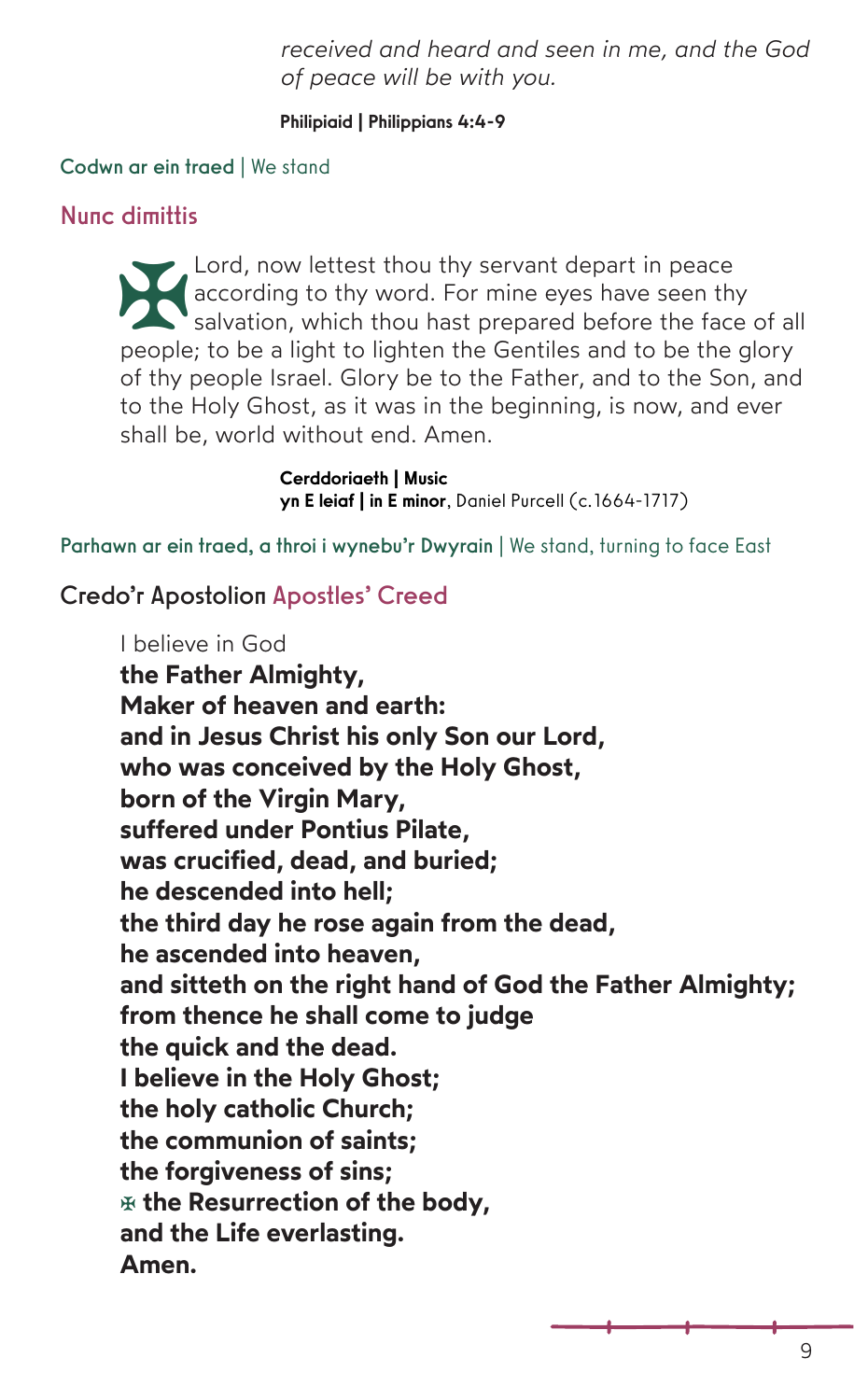Parhawn ar ein traed, gan droi o'r Dwyrain | We stand, turning from the East

# *Gweddïau Prayers*

## Litani Leiaf Lesser Litany

The Lord be with you. And with thy spirit.

Let us pray.

#### Penliniwn neu eisteddwn | We kneel or sit

Lord, have mercy upon us. Christ, have mercy upon us. Lord, have mercy upon us.

Our Father, who art in heaven,<br>
Hallowed be thy Name,<br>
Thy kingdom come,<br>
Thy will be done, in earth as it is in heaven. Hallowed be thy Name, Thy kingdom come, Give us this day our daily bread; And forgive us our trespasses, As we forgive those who trespass against us; And lead us not into temptation, But deliver us from evil. Amen.

O Lord, shew thy mercy upon us; And grant us thy salvation.

O Lord, save the Queen; And mercifully hear us when we call upon thee.

Endue thy ministers with righteousness; And make thy chosen people joyful.

O Lord, save thy people; And bless thine inheritance.

Give peace in our time, O Lord; Because there is none other that fighteth for us, but only thou, O God.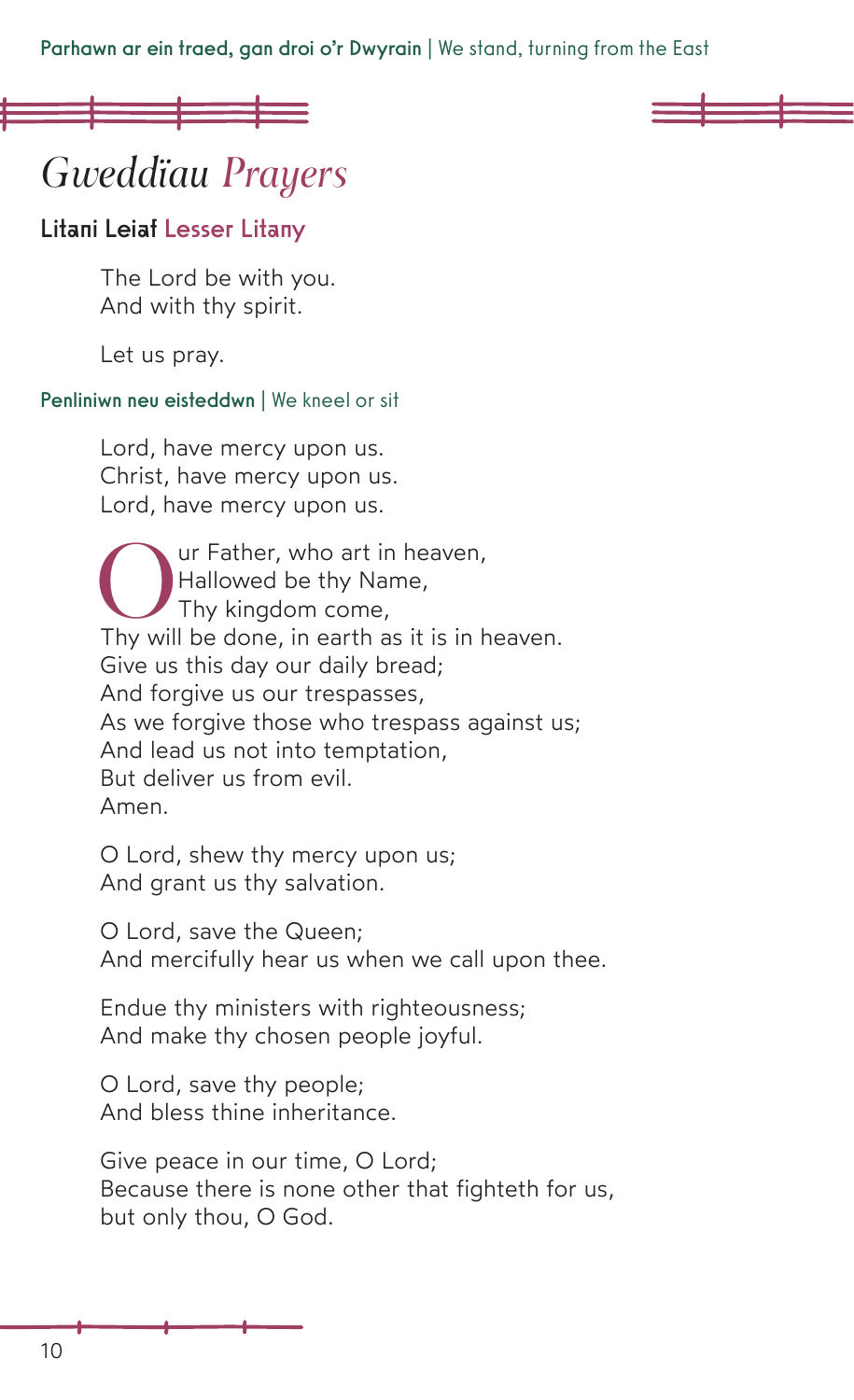O God, make clean our hearts within us; And take not thy Holy Spirit from us.

> Cerddoriaeth | Music John Reading (c.1685-1764)

# Gweddïau Casgl Collects

Waredwr Iesu Grist, a anfonaist dy genhadwr ar dy<br>ddyfodiad cyntaf i baratoi dy ffordd o'th flaen: cania<br>weinidogion a goruchwylwyr dy ddirgeleddau yn yr<br>modd baratoi ac arloesi dy ffordd, trwy droi calonnau'r anu ddyfodiad cyntaf i baratoi dy ffordd o'th flaen: caniatâ i weinidogion a goruchwylwyr dy ddirgeleddau yn yr un modd baratoi ac arloesi dy ffordd, trwy droi calonnau'r anufudd i ddoethineb y cyfiawn, fel, ar dy ail ddyfodiad i farnu'r byd, y ceir ni'n bobl gymeradwy yn dy olwg di; sy'n byw ac yn teyrnasu gyda'r Tad a'r Ysbryd Glân, byth yn un Duw, yn oes oesoedd. Amen.

God, from whom all holy desires, all good counsels, and all just works do proceed; give unto thy servants that peace which the world cannot give; that our hearts may be set to obey thy commandments, and also that by thee, we, being defended from the fear of our enemies, may pass our time in rest and quietness: through the merits of Jesus Christ our Saviour.

Amen.

I ighten our darkness, we beseech thee, O Lord; and by thy great mercy defend us from all perils and dangers of this night; for the love of thy only Son, our Saviour, Jesus Christ thy great mercy defend us from all perils and dangers of Christ. Amen.

#### Translation

*O Saviour Jesus Christ, who at your first coming sent your messenger to prepare your way before you; grant that the ministers and stewards of your mysteries may likewise so prepare and make ready your way, by turning the hearts of the disobedient to the wisdom of the just, that at your second coming to judge the world we may be found an acceptable people in your sight; who lives and reigns with the Father and the Holy Spirit, ever one God, world without end. Amen.*

Eisteddwn | We sit

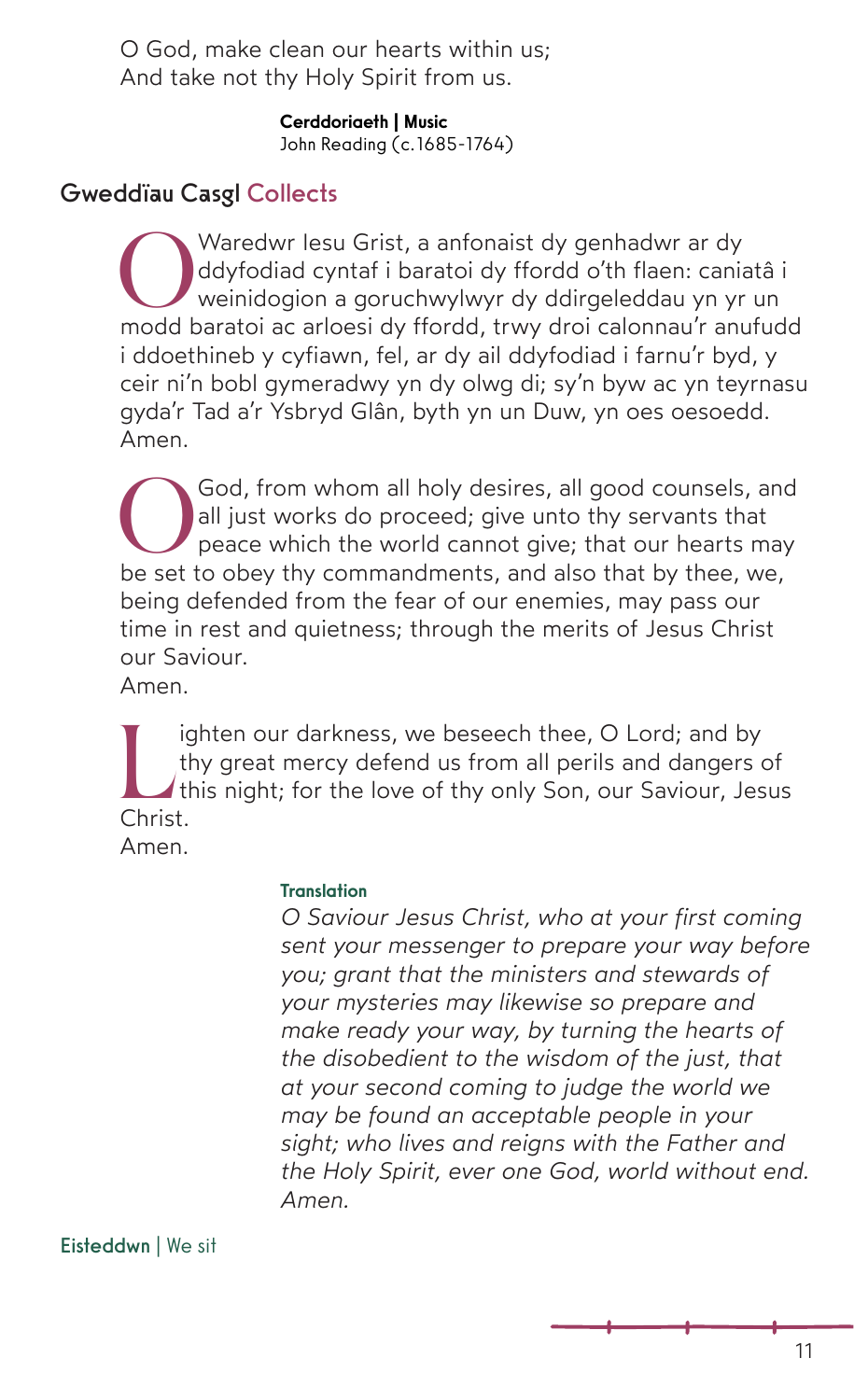## Anthem

Rejoice greatly, O daughter of Zion; shout, O daughter of Jerusalem! Behold, thy King cometh unto thee; he is the righteous Saviour, and he shall speak peace unto the heathen.

> **Words** Sechareia | Zecharaiah 9 Music George Frideric Handel (1685-1759)

Penliniwn neu eisteddwn | We kneel or sit

Gweddïau Prayers

Ceir gweddïau | Prayers are said

Ar derfyn y gweddïau | The prayers conclude

Rhagflaena ni, O Dduw, â'th ragorol ras, a hyrwydda ni â'th barhaus gymorth, fel, yn ein holl weithredoedd o'u cychwyn i'w cwblhau ynot ti, y gogoneddwn dy Enw sanctaidd, a chael o'r diwedd, gan dy drugaredd, lawnder bywyd; trwy Iesu Grist ein Gwaredwr.

## **Amen.**

#### **Translation**

*Go before us, O God, with thy most gracious favour, and further us with thy continual help; that in all our works, begun, continued, and ended in thee, we may glorify thy holy Name, and finally by thy mercy obtain the fullness of life; through Jesus Christ our Saviour. Amen.* 

**The grace of our Lord Jesus Christ, and the love of God, and the fellowship of the Holy Ghost, be with us all evermore. Amen.** 

Codwn ar ein traed | We stand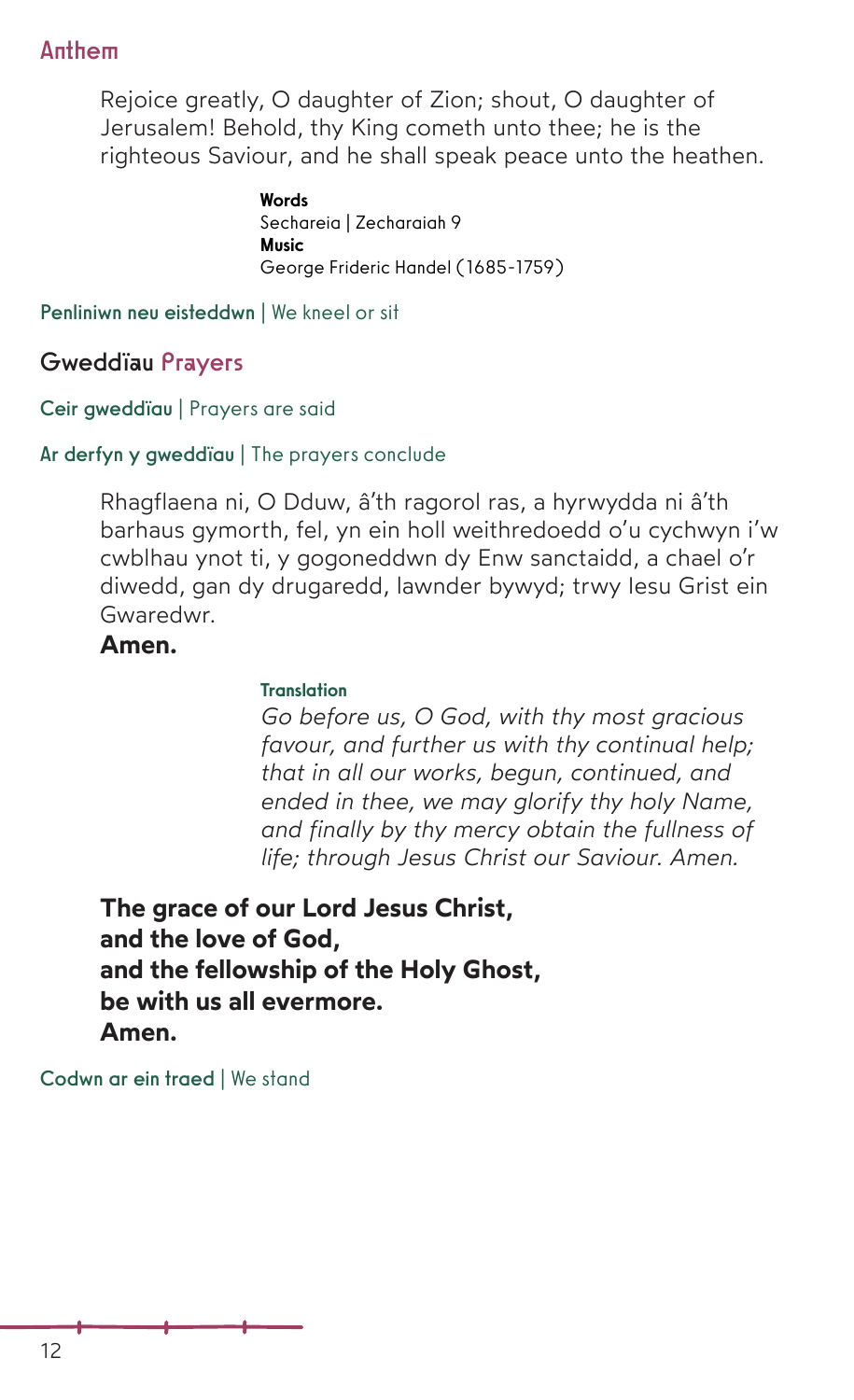# *Ymadael Departing*

# Emyn Hymn



O**come, thou Branch of Jesse! draw the quarry from the lion's claw; from those dread caverns of the grave, from nether hell, thy people save.**

**Rejoice! Rejoice! Emmanuel shall come to thee, O Israel.**

**O tyred, olau'r Seren Ddydd, diddana ein calonnau prudd; O gwasgar ddu gymylau braw a chysgod angau gilia draw.**

**O cân, O cân, Emaniwel ddaw atat ti, O Isräel.**

**O tyrd, Fab Dafydd, agor di yn llydain byrth y nef i ni; palmanta'r ffordd sy'n arwain fry a chau holl lwybrau pechod hy.**

**O cân, O cân, Emaniwel ddaw atat ti, O Isräel.**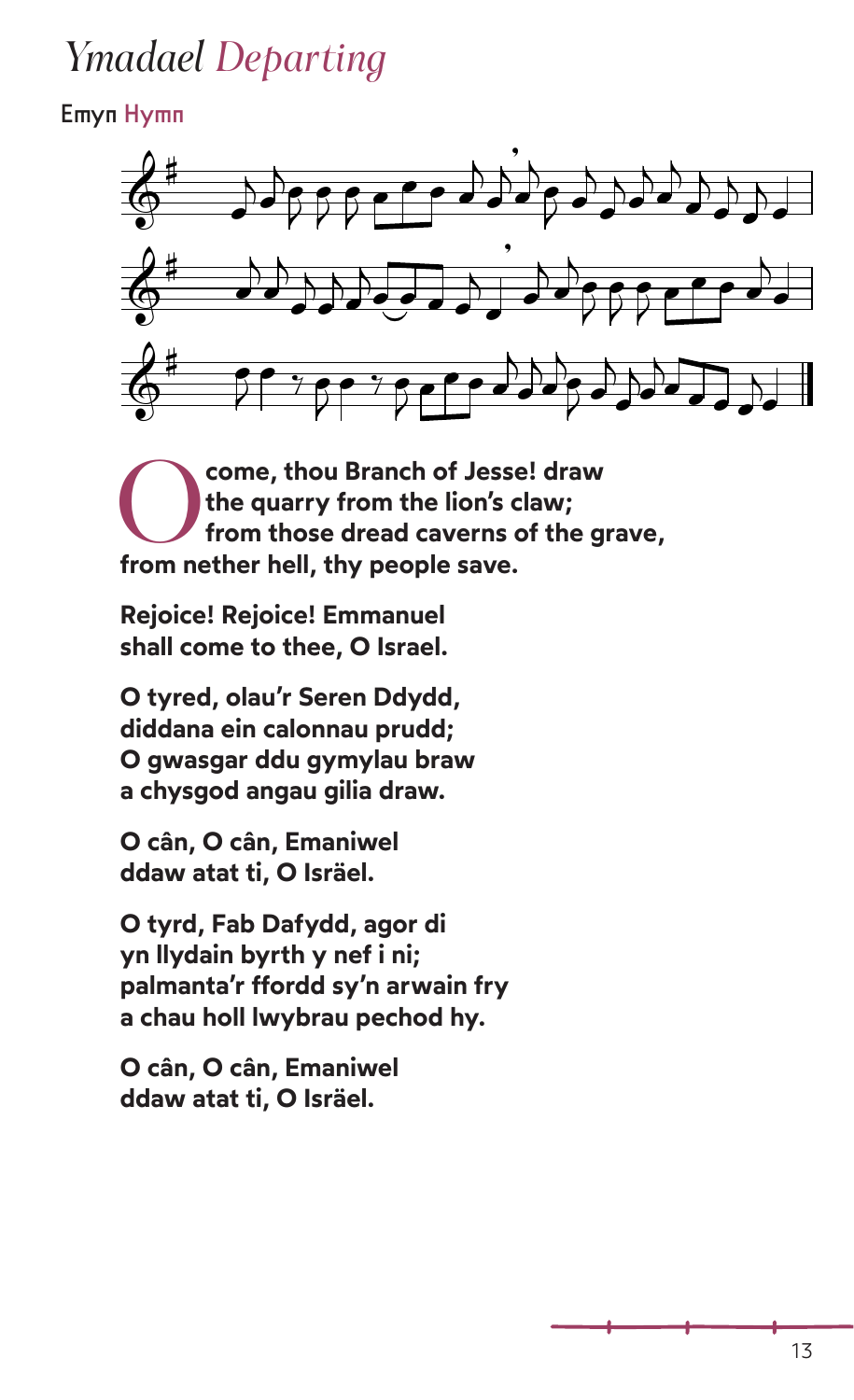**O Come, Desire of Nations! show thy kingly reign on earth below; thou Cornerstone, uniting all, restore the ruin of our fall.**

**Rejoice! Rejoice! Emmanuel shall come to thee, O Israel.**

#### Translation

*O come, O come, thou Dayspring bright! / pour on our souls thy healing light; / dispel the long night's lingering gloom, / and pierce the shadows of the tomb. // O come, thou Key of David, come, / and open wide our heavenly home; / make safe the way that leads on high, / and close the path to misery.*

#### Geiriau | Words

Yn seiliedig ar Atepganeuon yr Adfent | Based on the Advent Antiphons Efelychiad mydryddol | Versification Thomas Alexander Lacey (1853-1931) J. D. Vernon Lewis (1879-1970) Cerddoriaeth | Music | "Veni Emmanuel" Alaw Ffrengig; wedi ei threfnu gan Thomas Helmore (1811-1890) French melody; adapted by Thomas Helmore (1811-1890)

#### Parhawn ar ein traed | We stand

#### Bendith Blessing

Llewyrched Crist, Haul cyfiawnder, arnoch a chwalu'r tywyllwch o'ch blaen;

a bendith Duw Hollalluog, y Tad,  $\overline{x}$  y Mab a'r Ysbryd Glân, a fo yn eich plith ac a drigo gyda chwi yn wastad.

#### **Amen.**

#### **Translation**

*Christ the Sun of righteousness shine on you and scatter the darkness from before you; and the blessing of God Almighty, the Father, the Son and the Holy Ghost, be among you and remain with you always. Amen.*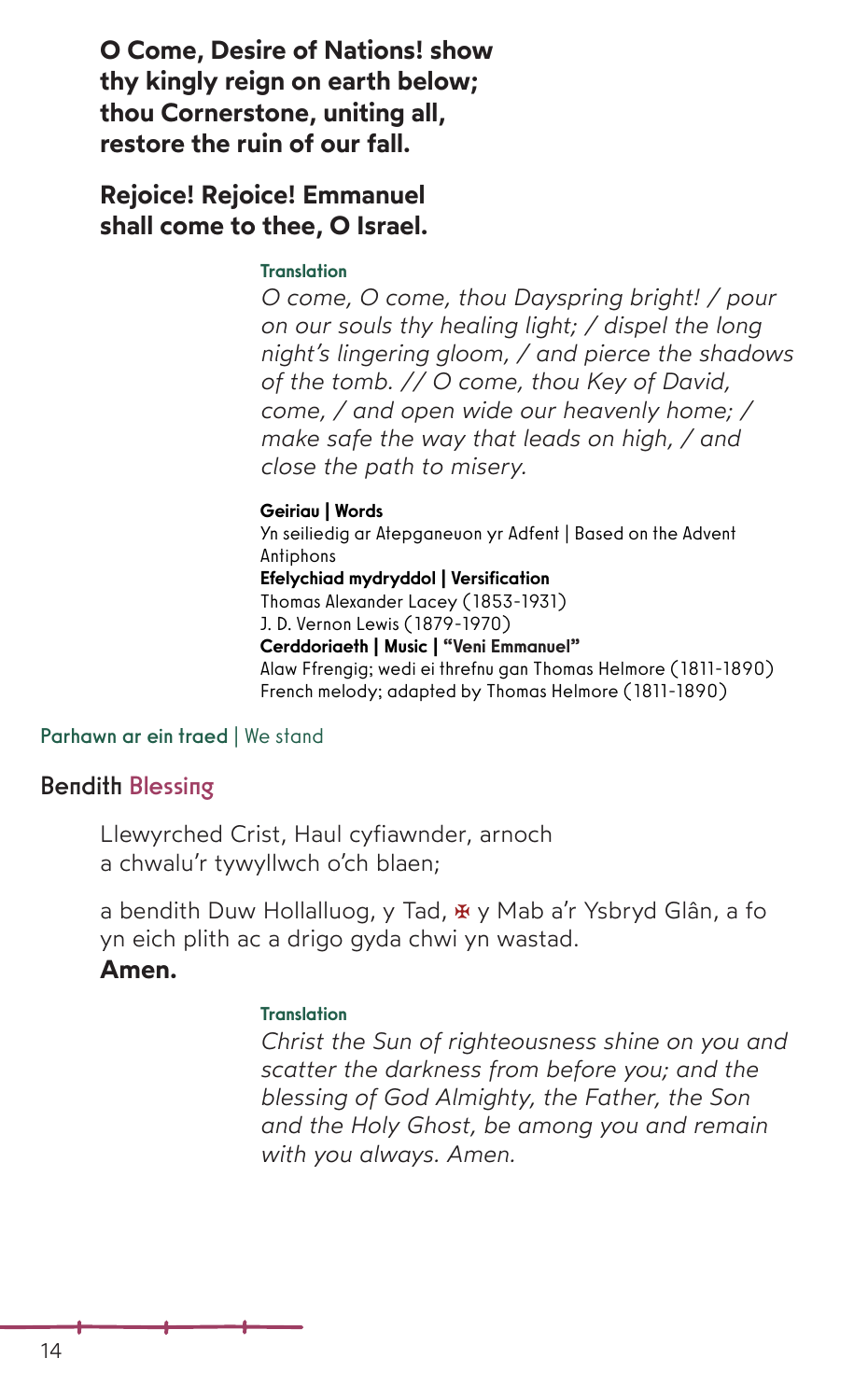## Gollyngiad Dismissal

**℣** The Lord be with you. **℟** And with thy spirit.

**W** Let us bless the Lord.

**℟** Thanks be to God.

Cerddoriaeth | Music

Edward Woodall Naylor (1867-1934)

Parhawn ar ein traed hyd nes i'r gweinidogion ymadael | We remain standing until the ministers have departed

Offrymddarn ar yr organ | Organ voluntary Nun Komm, den Heiden Heiland, B.W.V. 659, J. S. Bach (1685-1750)